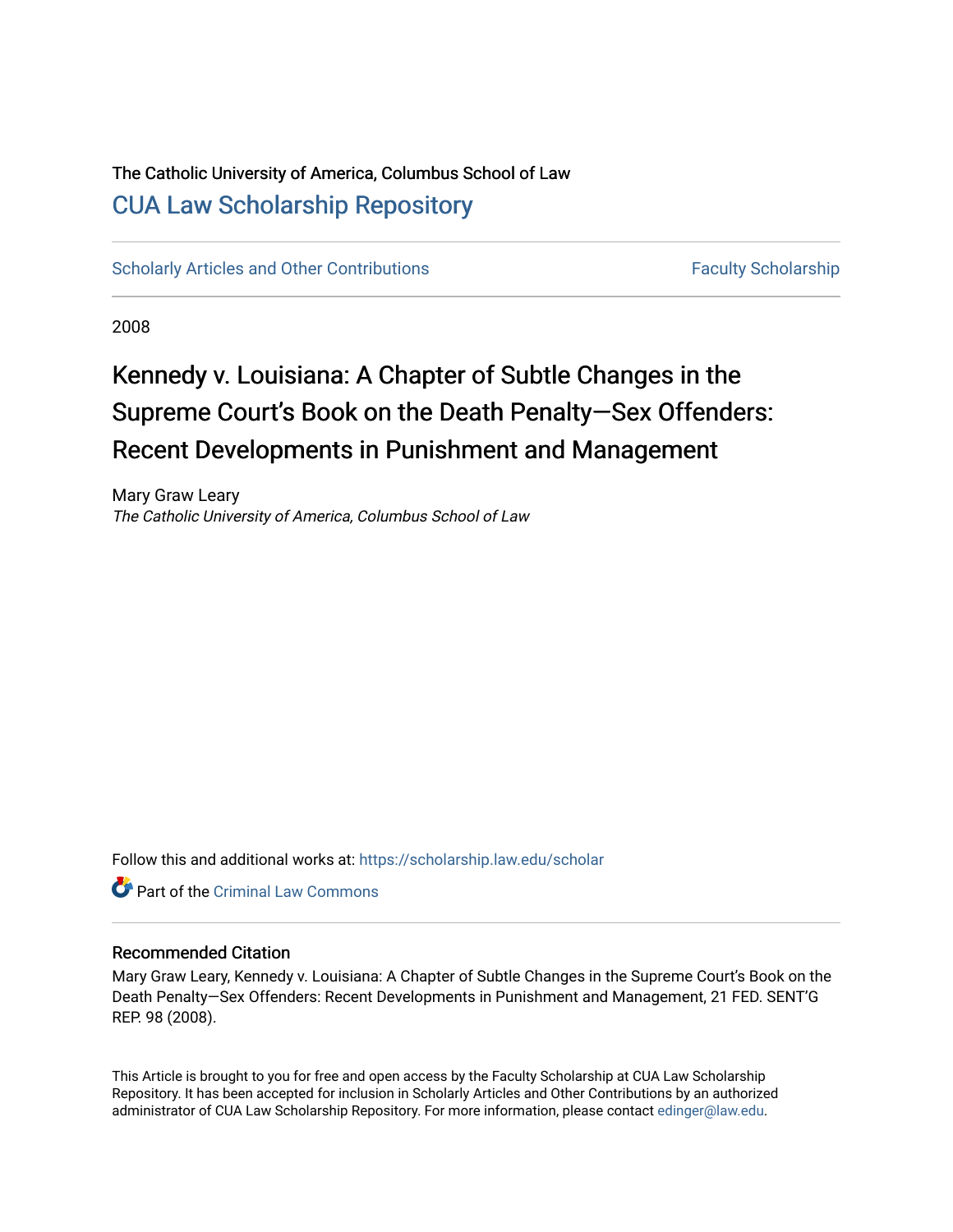## **Kennedy v. Louisiana: A Chapter of Subtle Changes in the Supreme Court's Book on the Death Penalty**



#### **MARY GRAW LEARY**

Associate Professor, The Catholic University of America, Columbus School of Law

For over thirty years, an ambiguity lingered in American death penalty jurisprudence. After the United States Supreme Court found unconstitutional a Georgia statute that authorized capital punishment for the crime of rape, a remaining question loomed large. Was this **1977** decision, *Coker v. Georgia,'* limited to statutes that allowed the penalty of death for all forms of rape, or did it prohibit the penalty of death only for raping an adult, thus allowing a state to authorize death for the crime of rape of a child? This question was answered by the Court in the 2007-2008 term in *Kennedy v. Louisiana*,<sup>2</sup> which barred capital punishment for "one who raped but did not kill a child, and who did not intend to assist another in killing the child," finding such a punishment unconstitutional under both the Eighth and the Fourteenth Amendments. <sup>3</sup>

An unstudied reading of *Kennedy* might suggest that it is simply a clarification and continuation of *Coker.* However, a thorough review of *Kennedy* demonstrates not only a much broader holding than was necessary but also a subtle shift in emphasis by the Court with potentially significant implications. These subtle changes can be discerned in several aspects of the opinion. First, the Court has added nuances to the original two-step test for proportionality in capital punishment cases to move away from an emphasis on the objective component of the national consensus and toward an emphasis on the Court's own subjective judgment. Additionally, the Court relied on new categories of information for consideration in its proportionality analysis. Finally, these subtle shifts contributed to the breadth of the Court's holding. The actual holding in *Kennedy* is significantly broader than was necessary to resolve the issue presented, especially considering the Court's previous jurisprudence in *Enmund v. Florida,4* finding the death penalty unconstitutional in the case of one who aids and abets a felon in the course of which a murder occurs when the defendant did not attempt, intend, or effectuate the killing or use of lethal force; *Atkins v. Virginia,5* finding that the Eighth Amendment bars capital punishment for the mentally impaired; and *Roper v. Simmons*,<sup>6</sup> holding that capital punishment is barred by the Eighth Amendment for a minor who is seventeen years old at the time of the murder.

This Article will examine the *Kennedy* case and holding, focusing on the above-mentioned nuances of the opinion, and suggest that *Kennedy* subtly altered death penalty jurisprudence, not only to favor the Court's subjective judgment but also effectively to limit capital punishment. While the stated desire to limit the death penalty is not new, some of the methods suggested by the Court are worthy of discussion and analysis. This Article will examine some of those subtle changes and reflect on what effect, if any, *Kennedy* will have on future death penalty jurisprudence.

#### **I. Summary of the Kennedy** Case

At issue in *Kennedy* was the constitutionality of the Louisiana statute that allowed the death penalty for aggravated rape of a child under the age of twelve.7 The factual background to the case is one so severe that the Court stated near the very beginning of the opinion: "Petitioner's crime was one that cannot be recounted in these pages in a way sufficient to capture in full the hurt and horror inflicted on his victim. "8

In March 1998, petitioner Kennedy telephoned police stating that his eight-year-old stepdaughter ("L.H.") had been raped. He claimed neighborhood boys dragged her from the garage, raped her on the side yard, and fled. He further asserted that he witnessed one of the assailants flee. L.H. had been severely injured in the rape. Police found her at the scene bleeding profusely from the vaginal area (after Kennedy had cleaned her, thereby removing any biological evidence which may have existed). One medical expert testified these injuries were "the most severe he had seen."9 Although both Kennedy and L.H. initially maintained that others raped L.H., evidence quickly pointed to Kennedy. Such evidence included Kennedy's phone calls prior to calling **91i** to carpet cleaners and others about the removal of blood stains from a carpet; blood located under the victim's mattress as opposed to the location outdoors where Kennedy claimed the rape occurred (which was primarily undisturbed); inconsistent and incredible statements by Kennedy about the crime and what he claimed to have seen; and crime scene evidence.<sup>10</sup> Eight days after the crime, police arrested Kennedy for the rape of L.H.<sup>11</sup> After

*Federal Sentencing Reporter,* Vol. **21, No. 2,** pp. 98-io6, ISSN 1053-9867 electronic ISSN 1533-8363 **©2009 Vera** Institute **of** Justice. **All** rights reserved. Please direct requests for permission to photocopy or reproduce article content through the University of California Press's Rights and Permissions website, http://www.ucpressjournals.com/reprintlnfo.asp. DOI: fsr.2008.21.2.98.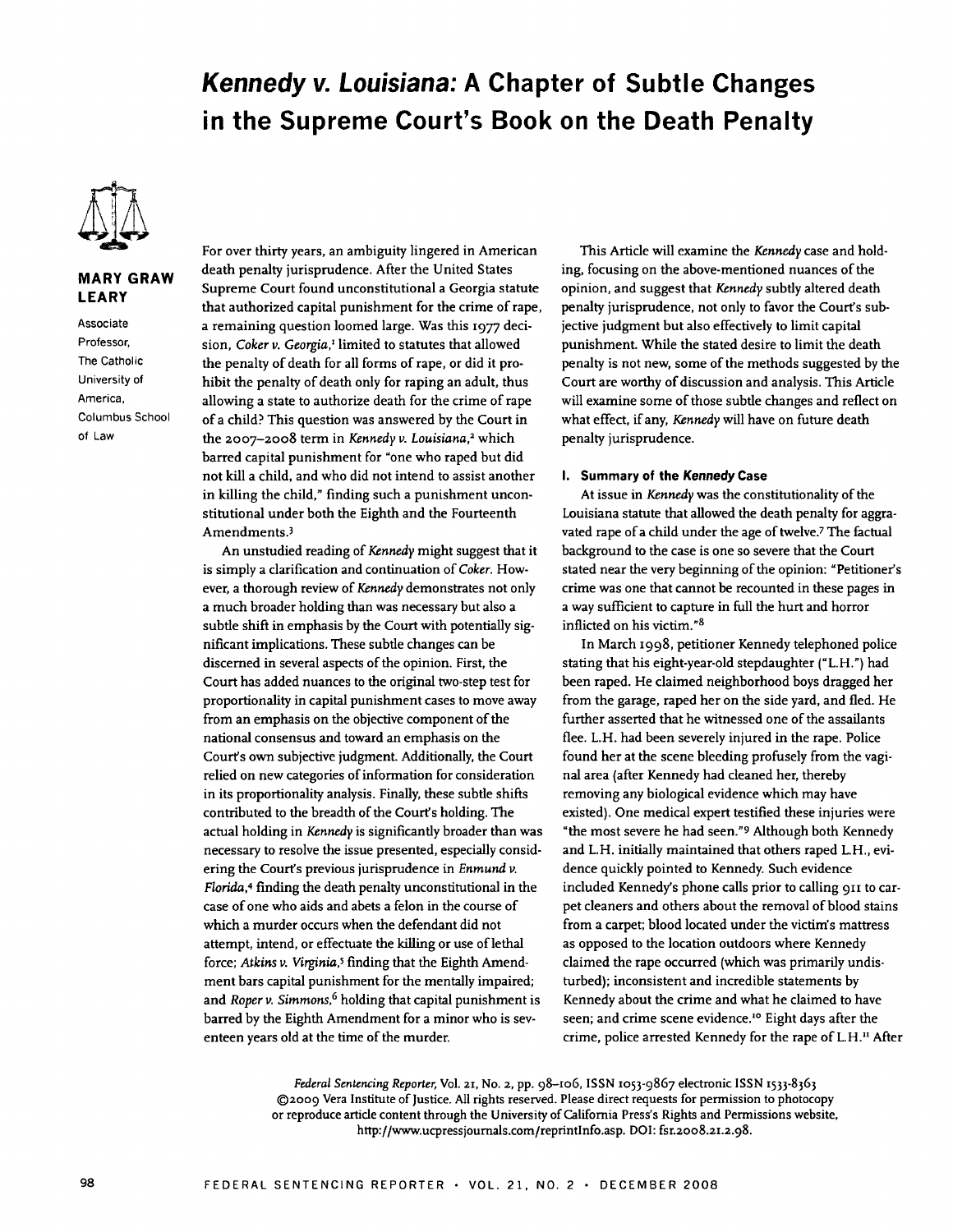she was removed from her mother's custody and then returned in June, L.H. disclosed that Kennedy had raped her.<sup>12</sup> The defendant was tried and convicted by a jury of aggravated rape under **S 14:42** of the Louisiana Statutes, which allowed the prosecutor to pursue the death penalty because L.H. was less than twelve years old at the time of the crime.<sup>13</sup>

The jury heard additional evidence during the penalty phase of the trial, including testimony from the goddaughter of Kennedy's former wife, who reported being molested and raped by Kennedy when she was eight years old.'4 The jury unanimously sentenced Kennedy to death, and that sentence was affirmed by the Louisiana Supreme Court.<sup>15</sup> Kennedy then appealed to the United States Supreme Court, which described the question presented as "whether the Constitution bars respondent from imposing the death penalty for the rape of a child where the crime did not result, and was not intended to result, in death of the victim."<sup>16</sup>

The Supreme Court held, in an opinion authored by Justice Kennedy and joined by Justices Stevens, Souter, Ginsberg, and Breyer, "based both on consensus and our own independent judgment, . . . a death sentence for one who raped but did not kill a child, and who did not intend to assist another in killing the child, is unconstitutional under the Eighth and Fourteenth Amendments."<sup>17</sup> More specifically, the majority concluded that there was a national consensus that the death penalty is never acceptable for the rape of a child and that, in its own judgment, this penalty is inconsistent with evolving standards of decency.<sup>18</sup>

As will be discussed below, the Court appeared to employ the accepted two-part proportionality test it had articulated in *Coker,* and substantially continued to employ in *Enmund, Atkins,* and *Roper.'9* As an overview, this test is comprised of a two-pronged analysis. First, the Court engages in an objective analysis of society's standards to determine if a national consensus exists either in support of or against the death penalty under the circumstances at issue in the given case. Second, the Court looks to its own subjective judgment on the propriety of the death penalty.<sup>20</sup> However, in applying this test in *Kennedy,* the Court shifted it ever so slightly to emphasize, among other aspects, its own subjective judgment and new sources of information.

Writing in dissent, Justice Alito challenged what he saw as the unsound, dually erroneous analysis of the majority, with respect to both national consensus and the Court's own judgment.<sup>21</sup> As to the national consensus, the majority and the dissent challenged each other's statistics regarding which states authorize the death penalty for child rape and which states tried to but were prevented from doing so. The dissent rejected the assertion that this case should be compared to the national trends of *Atkins* and *Roper,* in which the number of jurisdictions allowing the death penalty for the mentally impaired or juveniles, respectively, was decreasing. More fundamentally, Justice Alito agreed with the state of Louisiana in noting that

some jurisdictions understood *Coker's* rejection of the death penalty to apply to all rapes and, therefore, were reluctant to enact legislation authorizing such a penalty for the rape of a child. "[D]icta in this Courts decision in *Coker v. Georgia* has stunted legislative consideration of the question whether the death penalty for the targeted offense of raping a young child is consistent with prevailing standards of decency." <sup>2</sup> 2 While Justice Alito allowed for the possibility that states such as Louisiana that authorized the death penalty for rape of a child were at the forefront of a trend,<sup>23</sup> the majority did not. The dissent further challenged the majority's comparison of the forty-four states without the death penalty for child rape to the thirty without the death penalty in *Atkins* and *Roper.24*

I do not suggest that six new state laws necessarily establish a "national consensus" or even that they are sure evidence ofan ineluctable trend. In terms of the Courts metaphor of moral evolution, these enactments might have turned out to be an evolutionary dead end. But they might also have been the beginning of a strong new evolutionary line. We will never know, because the Court today snuffs out the line in its incipient stage.<sup>25</sup>

Justice Alito argued that to the majority "what matters is the Courts 'own judgment. **' <sup>2</sup> <sup>6</sup>**He then asserted that the grounds on which the majority rested its judgment were possibly compelling policy statements, but were not pertinent to the constitutional question of whether the Eighth Amendment bars such a punishment.<sup>27</sup>

**If. The Majority Opinion Varied the CokerTest in Some Subtle but Important Ways**

#### **A. The Court Explicitly Moved the Test from Two Equal Component Parts to One in Which the Court's Own Subjective Judgment Is Paramount**

In *Kennedy,* the Court did indeed continue to apply the two-pronged test to assess the proportionality of capital punishment within the Louisiana statute.<sup>28</sup> However, in so doing, there was a marked shift in emphasis from the objective prong to the subjective prong of the Court's own judgment.<sup>29</sup> This is clear when one examines the test as articulated in 1977 in *Coker* as compared to that articulated in *Kennedy.*

*Coker, decided just one year after <i>Gregg's* reinstatement of the death penalty, clearly notes (as does *Kennedy)* that, as a threshold matter, the death penalty in and of itself is not unconstitutional.30 Both acknowledge that the Eighth Amendment bars not only barbaric punishment, but also that which is excessive.<sup>31</sup> Regarding the description of the actual prongs, the *Coker* plurality stated:

[T]hese Eighth Amendment judgments should not be, *or appear to be* merely subjective views by individual Justices; judgment should be informed by objective factors *to the maximum possible extent.* To this end, attention must be given to the public attitudes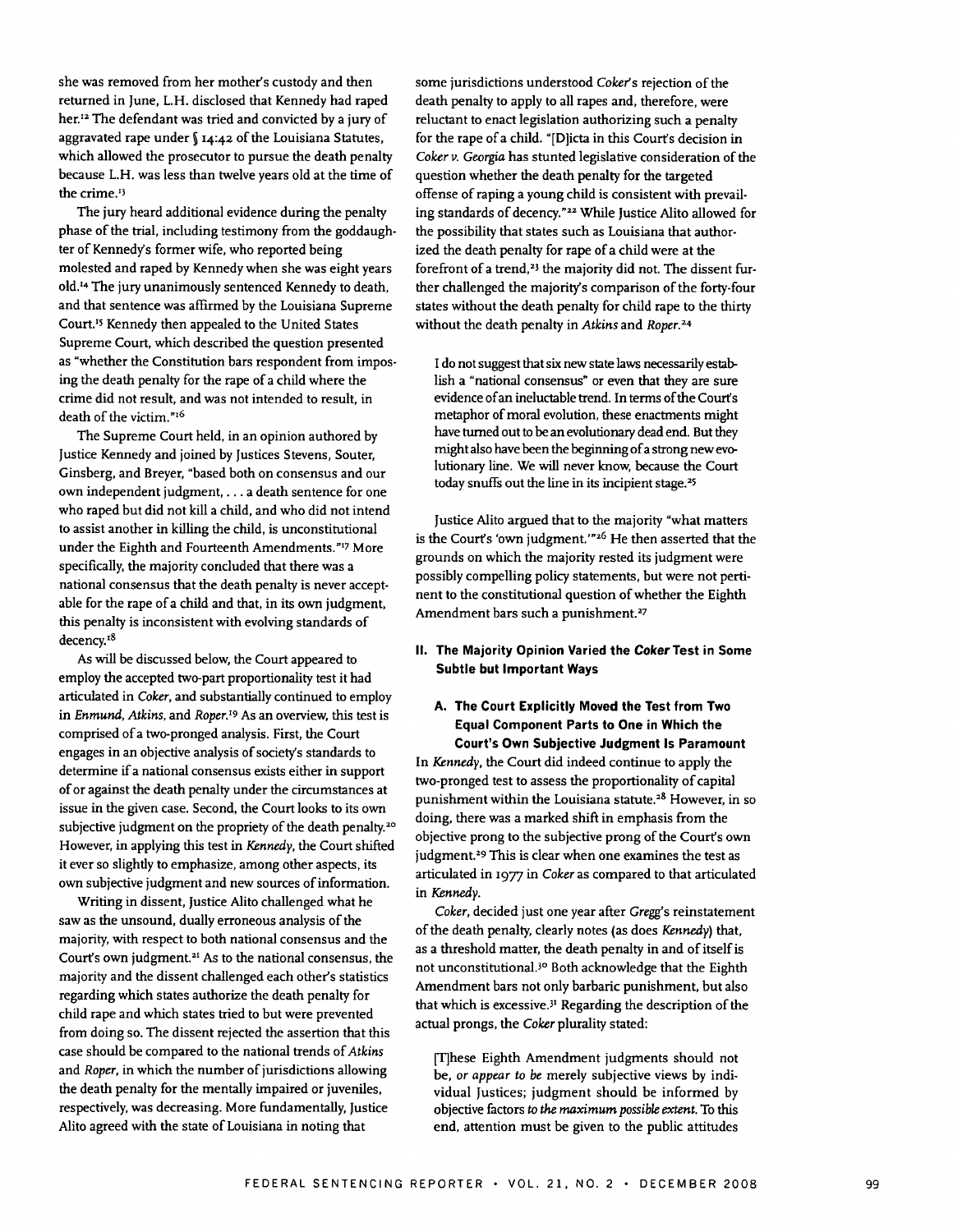concerning a particular sentence history and precedent, legislative attitudes, and the response of juries reflected in their sentenceing *[sic]* decisions are to be consulted.32

Contrast this with the most recent pronouncement of the test. Rather than being focused on the objective factors "to the maximum possible extent," the Court stated it would be *guided* by

objective indicia of society's standards, as expressed in legislative enactments and state practice with respect to executions. *The inquiry does not end there, however. Consensus is not dispositive.* Whether the death penalty is disproportionate to the crime committed depends as well upon the standards elaborated by controlling precedents and by the Court's *own understanding* and interpretation of the Eighth Amendment's text, history, meaning, and purpose.<sup>33</sup>

The Court went on to state that its ruling was "[b]ased both on consensus and our own independent judgment."34

Although the *Kennedy* Court parroted the *Coker* language regarding the objective criteria, it explicitly stated that a national consensus, no matter how strong, is not dispositive. This is a far cry from the *Coker* language, which stated quite the opposite: that objective factors should be the basis of the analysis and only after they are considered should the Court look to its own judgment. While *Coker* made clear that the Court's own judgment should be considered ("for the Constitution contemplates that in the end our own judgment will be brought to bear on the question of acceptability of the death penalty"), at best it placed the Court's subjective judgment on par with the objective criteria, or more likely, secondary to it.35 Indeed, the Court not only warned against subjective judgment being the basis of a decision, but against it even *appearing* to be the basis.36 This is also reflected in *Atkins,* which noted that the subjective prong's function was limited to the confirmation of a national consensus. "Thus, in cases involving a consensus, our own judgment is 'brought to bear,' by asking whether there is reason to disagree with the judgment reached by the citizenry and its legislators."37

The preference for the subjective factors in *Kennedy* was suggested by a somewhat conclusory declaration of a national consensus. Rather than deferring to the objective criteria, the *Kennedy* Court indicated it would be "guided" by objective factors.38 It then found a national consensus against capital punishment for the rape of a child,<sup>39</sup> although six states had allowed the death penalty for that crime within the previous fifteen years. The preference for subjective factors was also apparent in the Court's discussion of whether a national trend was emerging, and, more specifically, in its dismissal of the government's argument that one reason so few states had adopted the death penalty for rape of a child is the confusion surrounding *Coker.4O* The government argued that, although fewer than ten states had such a penalty, that was a significant number given the ambiguity of *Coker.4'* The Court acknowledged that portions of *Coker* could be read to apply to all forms of rape, but then disregarded that argument because of the other statements in the opinion, and the repeated use of the phrases "adult female" and "adult woman" in the opinion.<sup>42</sup> It characterized the question in *Coker* as one regarding the rape of adult women. Yet, the *Coker* plurality had stated "Coker was granted a writ of certiorari, limited to a single daim, rejected by the Georgia court, that the punishment of death for rape violates the Eighth Amendment."43

The brevity of the analysis of objective factors is apparent in Kennedy's dismissal of the effect of *Coker* on legislators. Although the Court recognized that some states had refrained from seriously considering legislation authorizing the death penalty for the crime of rape of a child because of the *Coker* ambiguity, it noted that "there is no clear indication that state legislatures have misinterpreted *Coker* to hold that the death penalty for child rape is unconstitutional."44 As noted by Justice Alito, the labeling of this view as a "misinterpretation" of *Coker* is interesting given that it was the view of partially concurring Justice Powell. In his partial concurrence and partial dissent in *Coker,* Justice Powell stated his concern that the holding was.clearly too broad in excluding the death penalty for all forms of rape regardless of the circumstances.45 "Rather, in an opinion that ranges well beyond what is necessary, [the plurality] holds that capital punishment always regardless of the circumstances is a disproportionate penalty for the crime of rape."46

Having labeled the opinion of Justice Powell a "misinterpretation," and then disputing the number of states that had adopted the death penalty for child rape, the Court rejected the claim that this movement toward the death penalty was indeed indicative of a movement across the nation or, at a minimum, evidence *against* a national consensus forbidding the death penalty. It rejected the notion that pending legislation had relevance and finally stated that the six jurisdictions that enacted the death penalty for rape of a child in thirteen years cannot compare to *Atkins,* in which eighteen states had forbidden the death penalty for the mentally impaired in a period of fifteen years.47 Again, however, the Court ignored the climate of these changes. In both *Atkins* and *Roper,* the avenue of change was effectively open to legislatures to take without concern that their actions would be unconstitutional. After *Coker,* which was dear enough to an Associate Justice as well as numerous state legislatures, the avenue was effectively *closed* as a result of the perception that the death penalty for rape of a child would violate *Coker.*

An unusual procedural event highlighted this preference for the subjective view of the Court. In the original opinion, the Court concluded that because only six states had such legislation, and no one had been executed for rape in over thirty years, "there is a national consensus against capital punishment for the crime of child rape."48 However, the Court, and apparently all parties and amici,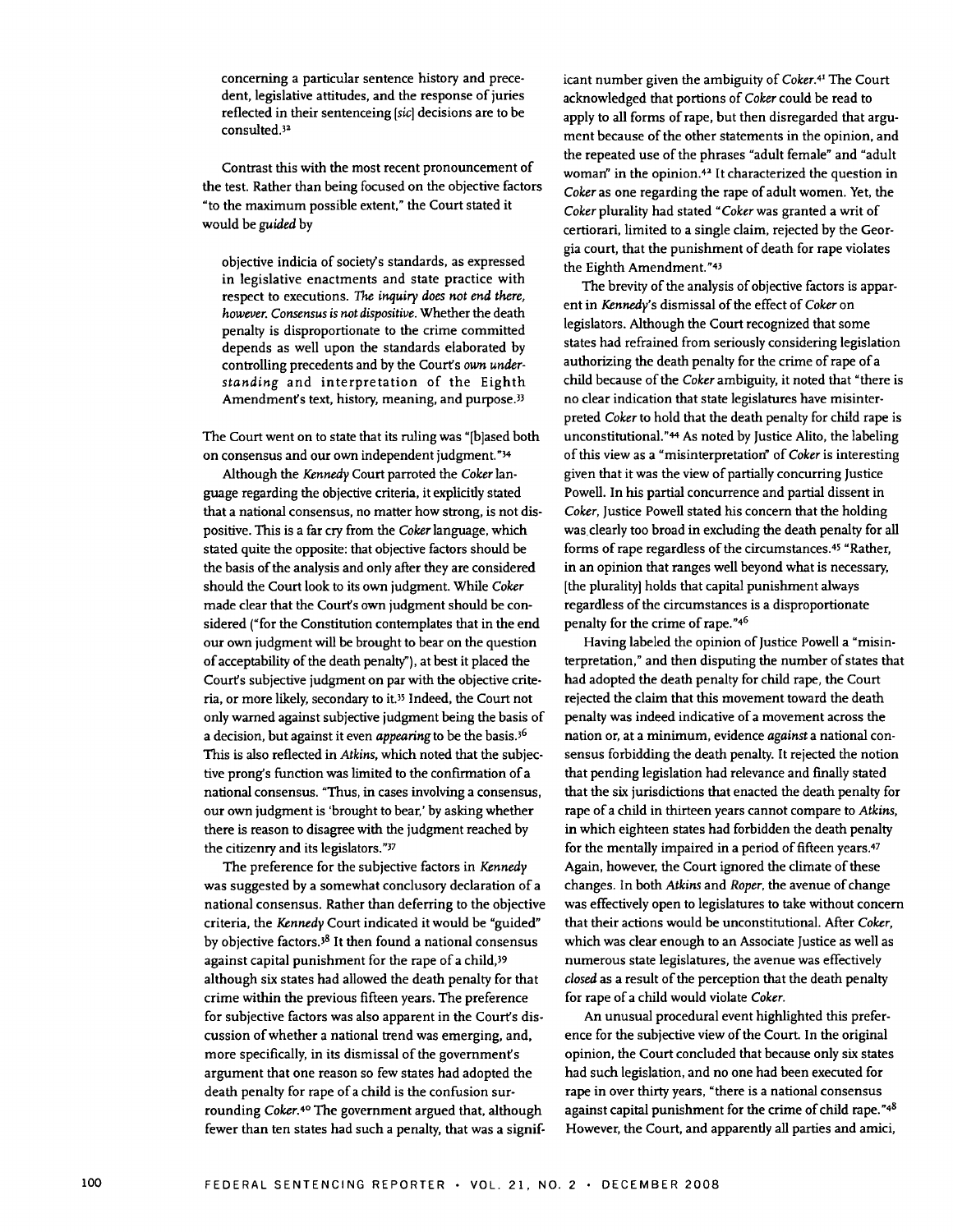ignored the Uniform Code of Military Justice, which includes death as a penalty for rape of a child.49 When this fact was brought to light after the issuance of the original opinion, Louisiana sought a rehearing, arguing that this significantly undercut the Court's conclusion that a national consensus against the death penalty for rape of a child existed. Louisiana found it particularly important that this statute, as part the larger National Defense Authorization Act, was enacted by Congress in **2oo6** and implemented by an executive order in **2007.50**

Not surprisingly, seven Justices of the Court voted not to rehear the case. The majority Justices from the original opinion joined Justice Kennedy's statement. The Court noted that death for rape of a child has been the law in the military since the nineteenth century, and yet the death penalty has not been carried out in fifty years.<sup>51</sup> The Court acknowledged that Congress revised the military's sexual assault statutes, but minimized the separation of the crimes of rape and rape of a child.52 Congress approved an interim maximum penalty of death, pending the final setting of the maximum penalty **by** the President. President Bush left the availability of the death penalty in place.53

The Court also noted that the death penalty was similarly in effect for *Coker.* Just as then, this fact would not affect the Courfs opinion here because the civilian and military justice systems are different regimes. Finally, the Court concluded that the federal criminal law, which did not provide for imposition of the death penalty for child rape, was more relevant.<sup>54</sup> Although Justices Thomas and Alito dissented, they wrote no statement. Justice Scalia, joined by Chief Justice Roberts, took this opportunity to attack the majority's emphasis on the subjective aspect of the test:

I am voting against the petition for rehearing because the views of the American people on the death penalty for child rape were, to tell the truth, irrelevant to the majority's decision in this case. The majority opinion, after an unpersuasive attempt to show that a consensus against the penalty existed, in the end came down to this: "[T]he Constitution contemplates that in the end our own judgment will be brought to bear on the question of the acceptability of the death penalty under the Eighth Amendment." Of course, the Constitution contemplates no such thing; the proposed Eighth Amendment would have been laughed to scorn if it had read "no criminal penalty shall be imposed which the Supreme Court deems unacceptable."55

Although the Court applied the well-known twopronged test in both its original and modified opinions, the Court's actual application placed an emphasis on its own subjective judgment.

#### B. **The Court Emphasized the Goal of Decreasing the Use of the Death Penalty Regardless of the National Consensus**

Throughout the opinion, the Court made several references to narrowing the applicability of the death penalty. Although the objective prong of the test was to consider the question of national consensus, the Court minimized this language and instead implied that the standard of decency could only mean a contraction of the applicability of the death penalty.56 In other words, no matter what the consensus of the nation, the Court essentially believes that decency can only be served by an anti-death penalty position. The Supreme Court is essentially suggesting that, regardless of the direction in which the states move, our standards of decency **by** *definition* could not allow any broadening of the death penalty. "It is an established principle that decency, in its essence, presumes respect for the individual and thus moderation or restraint in the application of capital punishment."57

Although opposition to expanding the death penalty was not entirely new for the Court,<sup>58</sup> it had often been stated in very different contexts. Indeed, in *Atkins* and *Roper,* the Court noted it previously recognized that capital punishment should be limited to the "most serious crimes **...** whose extreme culpability makes them the most deserving of execution."59 Both cases took that language and applied it to classes of defendants who may indeed be less culpable because of either their mental status or age. *Kennedy,* however, expanded this language far beyond the contexts present in *Atkins* and *Roper.*

Such a culpability issue was not present in *Kennedy.* There can be no question as to the egregiousness of Kennedy's crime, and his case has none of the class-ofdefendant implications of *Atkins* or *Roper.* Indeed, the Court nearly opened its opinion by stating, "Petitioner's crime was one that cannot be recounted in these pages in a way sufficient to capture in full the hurt and horror inflicted on his victim or to convey the revulsion [of] society."<sup>60</sup> Although Kennedy was not representative of any less-culpable group, the Court applied the language narrowing the death penalty in such situations to him. The Court took the "most serious crimes" language and narrowed the definition. Unlike in *Enmund,* the "most serious" crimes are not, apparently, defined by any of the vast array of facts surrounding a case that courts traditionally use to determine a crime's severity, such as the presence of torture, extreme violence, or extreme vulnerability of the victim. Rather narrowly, the "most serious" of crimes can only be those that result in (or in the narrowest of circumstances are intended to result in) a death, or crimes against the state, or (rather inexplicably) crimes in which the defendant was a drug kingpin.

The second manifestation of the Court's interpretation of "evolving standards" as only against the death penalty was in its characterization of such a penalty in this case. The Court framed the act of applying the death penalty to this crime as "expand[ing] the death penalty."<sup>61</sup> The statement was clear that no matter the direction of a national consensus, the "standards of decency that mark the progress of a maturing society counsel us to be most hesitant before interpreting the Eighth Amendment to allow the extension of the death penalty." $62$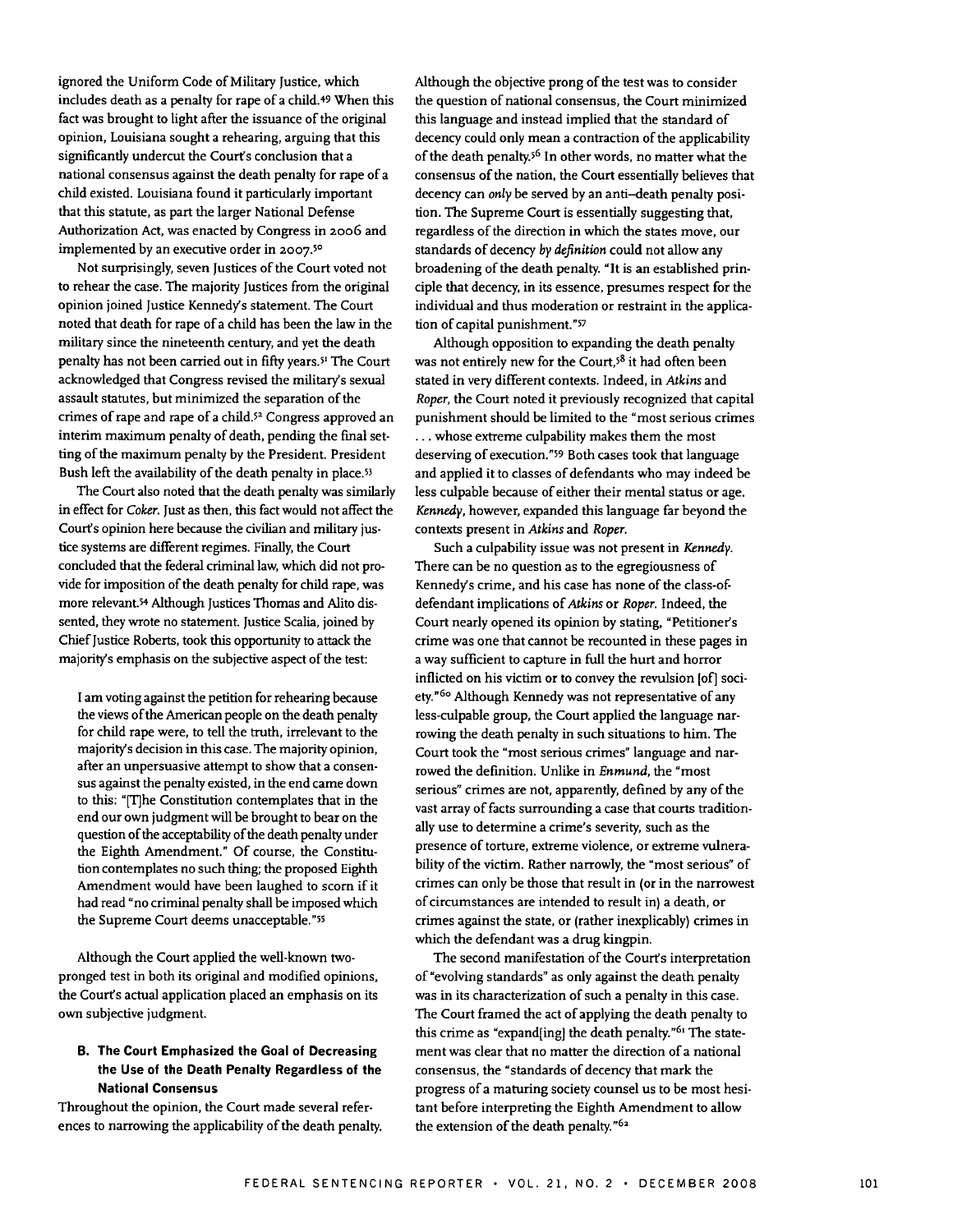Indeed, the Court explicitly stated, "Evolving standards of decency are difficult to reconcile with a regime that seeks to expand the death penalty to [rape of a child]."<sup>63</sup> By implication, then, regardless of national consensus, it is a principle of the Eighth Amendment to narrow the death penalty. In making this argument, the Court referred to *Gregg* and the recognized tension between general rules and case-specific circumstances, which has produced unsatisfying results. 64 "Our response to this case law, which is still in search of a unifying principle, has been to insist upon confining the instances in which capital punishment may be imposed."<sup>6</sup> 5

This backdrop is combined with the Supreme Court stretching precedent further by taking the unrelated principle of confining the death penalty to the most violent and culpable offenders and applying it to egregious crimes and culpable defendants, such as in *Kennedy.* The Court then asserted that doing otherwise would expand the death penalty.

The final point made by the Court was that the frequency of child rape was so great that extending the death penalty to such cases would increase the number of defendants sentenced to death. This time, without precedent, the Court stated that such an increase in numbers would violate "the necessity to constrain the use of the death penalty."66 Therefore, the Court has ruled out the death penalty, no matter how severe the crime, if the crime occurs frequently enough. Many jurisdictions enact severe penalties to deter an explosion of certain types of crime. The Court's concern that death may not be a valid penalty for frequently committed crimes suggests that deterrence is no longer an acceptable penological justification.<sup>67</sup>

#### **C. The Court Relied on Considerations in Its Own Subjective Judgment Not Previously Considered in Eighth Amendment Proportionality Analysis**

It was not only the emphasis on the subjective test that was a subtle shift from *Coker,* but also what the Court considered while engaging in the subjective and objective analyses. 68 These considerations include what the Court regarded as the interests of the victim and possible procedural concerns. Most striking is the Court's somewhat paternalistic assessment of the interests of the victim. With regard to the victim, we continue to see a lack of real understanding of the crime of rape and the victimization of a minor. Although we do see a refreshing modernization of the Court's understanding of rape since *Coker,* the ultimate conclusion that rape is a less morally grave crime than murder is unchanged. Initially, *Kennedy* explicitly recognized the shortcomings of the *Coker* plurality's conceptualization of rape.<sup>69</sup> Thankfully absent from *Kennedy* are statements such as those in *Coker* that the rape victim was "unharmed," notwithstanding the fact that she was forcefully raped in front of her bound husband, had her life threatened, and was abducted.70 Indeed, *Coker* was filled with misinformation about rape in general, such as the claim that rape "normally involves force"

and "often physical injury."71 Finally, there was the oftquoted language reflecting the then-all-male Court's view that "rape by definition does not include **...** serious injury to another person.... Life is over for the victim of the murderer, for the rape victim, life may not be nearly so happy as it was, but it is not over and normally is not beyond repair."<sup>72</sup> While *Kennedy* explicitly distanced itself from this by stating, "We cannot dismiss the years of long anguish that must be endured by the victim of child rape,"73 the analysis did not fully come into a twenty-first century understanding of the dynamics of the crime of rape of a child.

Some of the views that underlie *Coker's* misapprehensions about rape remain in *Kennedy.* First, the Court embraced the conceptual conclusion of *Coker*

Consistent with evolving standards of decency and the teachings of our precedents we conclude that, in determining whether the death penalty is excessive, there is a distinction between intentional first-degree murder on the one hand and non-homicide crimes against individual persons, even including child rape, on the other. The latter crimes may be devastating in their harm, as here, but "in terms of moral depravity and of the injury to the person and to the public," they cannot be compared to murder in their "severity and irrevocability."74

While the misinformation concerning rape of a child may be present in *Kennedy,* some of the information relied upon by the Court to reach this conclusion is novel to its death penalty jurisprudence. First, within the Court's discussion of retributive theory as being an inadequate justification for the death penalty in a rape case, the Court stated that it "must include the question whether the death penalty balances the wrong to the victim."<sup>75</sup> This was markedly different than *Enmund,* which examined deterrence and retribution as they related to the *defendant,* not the victim.<sup>76</sup> Furthermore, *Enmund* ultimately embraced retribution, but determined this theory was not served because the defendant class lacked culpability. *Atkins* similarly discussed the effect of retribution only in terms of how the severity of the punishment must depend on the *defendant's* culpability.77

This focus on what was perceived by the Court as "best" for the victim was a new consideration in the subjective prong. To justify it, the Court referred to the fact that capital cases require a long-term commitment by the victim and that the victim will be put through this lengthy process in his or her formative years.78 The Court questioned the validity of "[slociety's desire to inflict the death penalty for child rape by enlisting the child victim to assist it" and labeled such action as "forc[ing] a moral choice on the child."79 One curious aspect of this discussion is that each of these criticisms is an accurate cost of any litigation involving child victims. Yet, the jurisprudence has not proposed declining to litigate such cases. The Court added another descriptive reason for consideration of the victim in its analysis. First,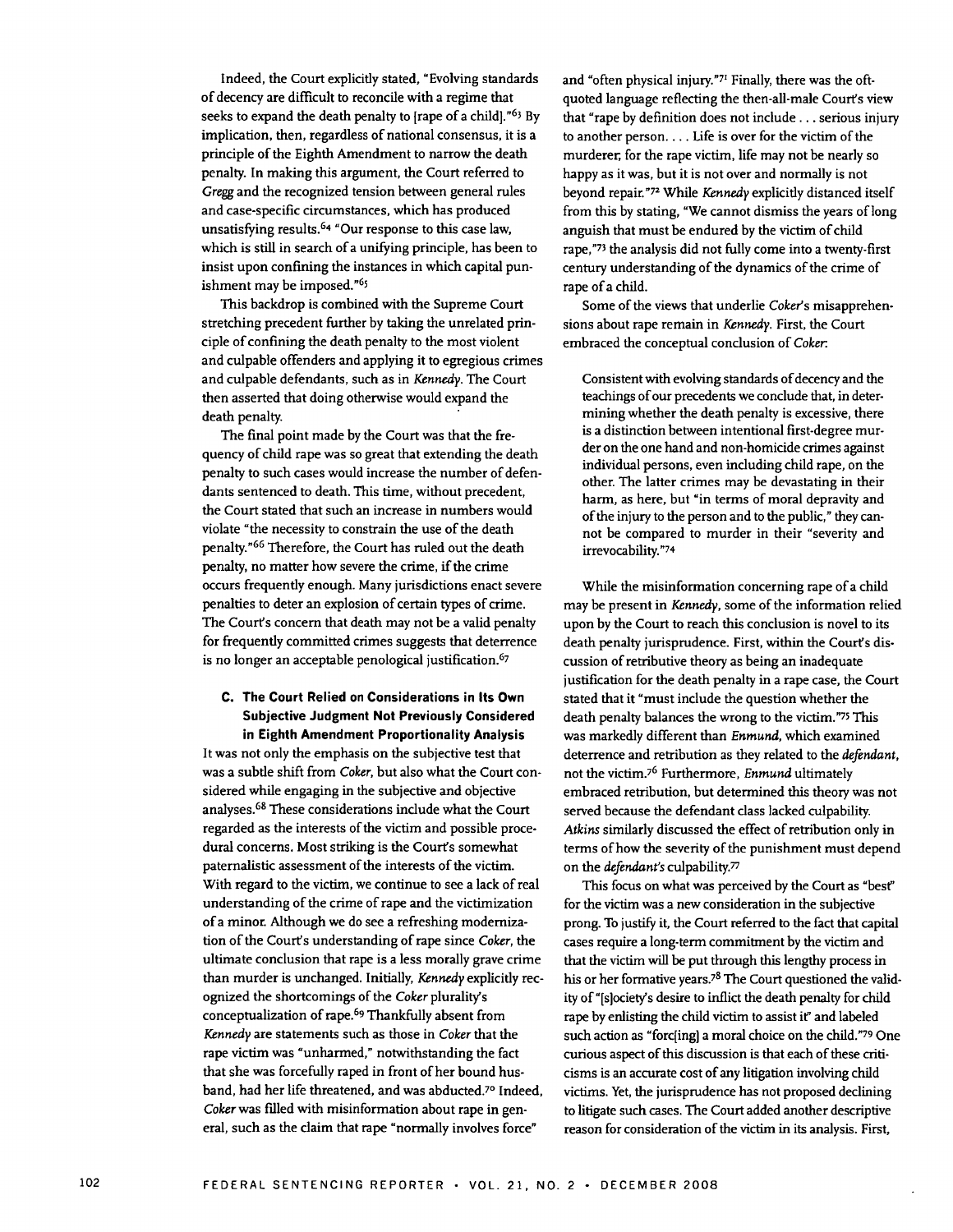the Court noted that most sexual victimizers of children are related to their victims or are close to their victims' families, and the availability of the death penalty will add to the recognized underreporting of child sexual assault, which will, in turn, decrease any deterrent effect of such a penalty.<sup>80</sup> These reasons for opposing the death penalty in cases of child rape are new considerations.

The Court also suggested some procedural policy arguments. The Court declared, with little discussion, that there was a "problem of unreliable, induced, and even imagined child testimony."<sup>81</sup> This last overly generalized statement makes no distinction among the different types of cases involving children, is a hotly contested claim that is far from clear, and was stated by the Court with little review. The authority for this assertion was the amicus brief of the National Association of Criminal Defense Lawyers, as well as some of the articles cited therein. As a general matter, however, the Court did not reference the limits of those studies, nor did it mention other articles and studies that qualified or challenged the claim.<sup>82</sup> As a matter specific to the case, Justice Alito noted there was little issue of victim unreliability in Kennedy's prosecution. Although it is true that eight-year-old L.H. initially cooperated with the defendant's story, she (as is often typical) eventually disclosed that the defendant was her assailant and had threatened her if she did not confirm his claims.<sup>83</sup> Not only is it a questionable proposition that reliability is an issue in every child rape case, but, as Justice Alito noted, it was not at issue in this case, where the medical evidence fully corroborated the victim's testimony. Yet, the Court, without reflection, based some of its opinion on such an over-generalization.

The Court made a second procedural argument. The Court stated that because of the high number of child rapes, the resulting increase in the number of executions would be significant. In rejecting the possible solution of utilizing more aggravating factors to limit any unnecessary increase in frequency of the death penalty, the Court stated that such was not a sufficient option in child rape cases. The reason offered by the Court was because such crimes

in many cases will overwhelm a decent persoris judgment, we have no confidence that the imposition of the death penalty would not be so arbitrary as to be "freakis[h]." We cannot sanction this result when the harm to the victim, though grave, cannot be quantified in the same way as death of the victim.<sup>84</sup>

However, this argument applies equally to homicide cases. Indeed, no matter the charge, juries are often asked to hear tragic, horrible facts. Even in murder cases with egregious facts, we do not systematically question the ability of jurors to follow the trial court's instructions and decide cases and penalties based upon the evidence before them and the law as given to them by the trial court. $85$  This policy argument is remarkable because of the inconsistent

manner in which the Court has characterized rape of a child. On the one hand, the Court stated that rape of a child was not as morally depraved a crime as murder. On the other, however, the Court also stated that the crime *categorically* was such that a decent person could be overwhelmed by its egregiousness and be unable to sentence the defendant in accordance with the law. This is both internally inconsistent and, as compared to Coker, novel.

Two aspects of these considerations of the Court are notable. First, it is a dear expansion of the types of information the Court has considered in exercising "its own judgment." Indeed, this was a point not lost on Justice Alito, who noted,

These policy arguments, whatever their merits, are simply not pertinent to the question whether the death penalty is "cruel and unusual" punishment. The Eighth Amendment protects the right of an accused. It does not authorize this Court to strike down federal or state criminal laws on the ground that they are not in the best interests of crime victims or the broader society. The Court's policy arguments concern matters that legislators should-and presumably do-take into account in deciding whether to enact a capital child-rape statute, but these arguments are irrelevant to the question that is before us in this case. Our cases have cautioned against using "'the aegis of the Cruel and Unusual Punishment Clause' to cut off the normal democratic processes," but the Court forgets that warning here.<sup>86</sup>

Second, while some of these arguments are intriguing, they are inaccurate, at worst, and not well developed, at best. In any event, the Court's reliance on them marks a change in both the type and quality of the considerations on which it will rely.

## **Ill. The Court's Decision to Issue a Holding Significantly Broader Than Necessary Indicates That Kennedy Was Not Simply a Reassertion of Coker**

The official question presented on which the Court granted certiorari was (i) Whether the Eighth Amendment's Cruel and Unusual Punishment Clause permits a state to punish the crime of rape of a child with the death penalty, and **(2)** If so, whether Louisiana's capital rape statute violates the Eighth Amendment insofar as it fails to genuinely narrow the dass of such offenders' eligibility for the death penalty.<sup>87</sup> The Court described the issue in the opinion as "whether the Constitution bars respondent from imposing the death penalty for the rape of a child where the crime did not result, and was not intended to result, in death of the victim."<sup>88</sup>

As discussed above, this description arose from a perceived ambiguity in Coker as to whether its holding applied to any rape, or whether it applied exclusively to rapes of adult women. However, the Supreme Courfs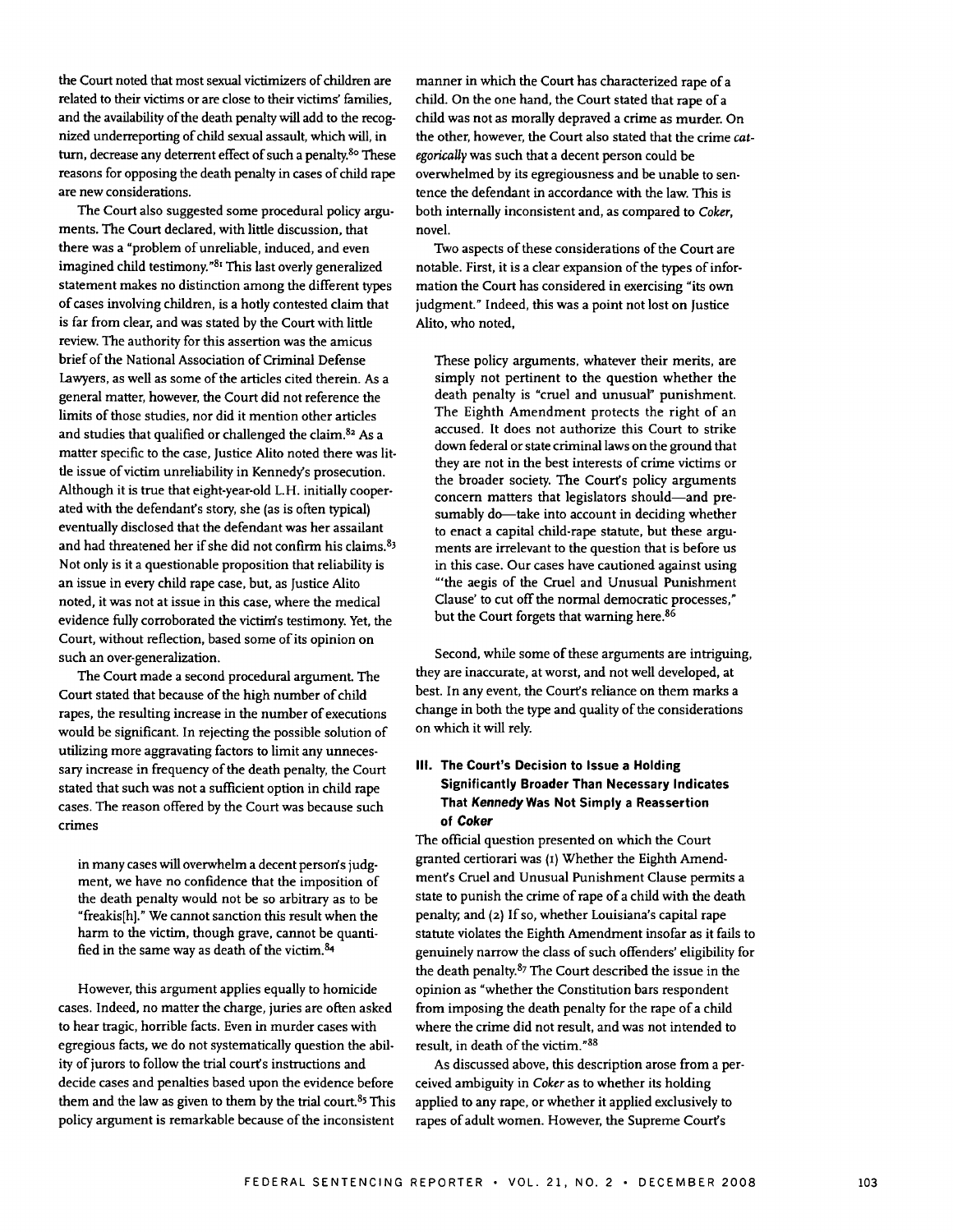holding far exceeded what was necessary to answer these questions. The Court in no way limited its holding to rape of children: **"As** it relates to crimes against individuals **....** the death penalty should not be expanded to instances where the victim's life was not taken." $89$ 

*Kennedy* held that the death penalty is inappropriate for all crimes against the person that are not murder. In so doing, however, the Court specifically excluded drug kingpin activity from the list of personal crimes that are not murder.90 *Coker* ignored the fact that people murder for many reasons, some depraved and some not. *Kennedy* expanded this ignorance with its inclusion of non-homicidal drug kingpins and others as more morally depraved than one who rapes a child. The Court was silent as to why drug kingpin activity is different from espionage or other crimes. **If** the reason for the Court's judgment was the broad effect drug trafficking has across our society (hence its suggestion that this is akin to a crime against the state), then one must ask about the effect of sexual assaults on children in our society.<sup>91</sup> The long-term effects of child rape are indeed devastating and include, but are not limited to, an increased risk of substance abuse, suicide, difficulty in relationships, post-traumatic stress disorder, prostitution, and sexual problems.92 Such effects involve not only the victim, but her family and future family.

**Why** the Court expanded the ban on the death penalty in this way is unclear. This is particularly perplexing when the Court could have simply decided *Kennedy* **by** clarifying that Coker meant what it said when it stated, **"We** have concluded that a sentence of death is grossly disproportionate and excessive punishment for the crime of rape and is therefore forbidden **by** the Eighth Amendment as cruel and unusual punishment."93

However, the Court chose a much more expansive holding, eliminating the death penalty as a punishment in any personal crime other than murder. There is arguably some room within the holding for imposing the death penalty for the rape of a child in which the defendant intended to kill or attempted to kill the victim. However, it is unlikely this will be permitted, given the Court's clear preference for an evolving standard of decency that **by** definition narrows the death penalty, its stated policy of never enlarging crimes to which the death penalty can apply, and its willingness to continue to decrease the number of such applicable crimes by emphasizing the Court's own judgment.

#### **IV. Conclusion**

*Kennedy v. Louisiana* is the latest chapter in the Supreme Court's death penalty jurisprudence. The decision was not necessarily surprising; however, it contains some surprises in its analysis. In examining the types of information on which the Court relied for its conclusion, subtle shifts away from *Coker* are apparent. The discussion of these shifts was not meant to suggest an impending radical change in the Court's view of the death penalty.<sup>94</sup> Nor do they indicate a previously undetected radical

agenda of the Court. Rather, for the advocate, they represent views to be aware of as one attempts both to litigate these issues and to process the current status of the death penalty in the United States.

#### **Notes**

- **1** 433 **U.S.** 584 **(1977).**
- **<sup>2</sup>128 S.** Ct. 2641 **(2008).**
- *3* **Id.** at 2650-51.
- 4 458 U.S. 782 (1982).
- **<sup>5</sup>**536 U.S. 304 (2002).
- **<sup>6</sup>**543 U.S. **551** (2005).
- **7** La. Stat. Ann. **§** 14:42. It has since been amended to apply when the child is less than thirteen.
- *s* Kennedy, **128** S. Ct. at 2646.
- *9* **Id.** at 2646.
- **10** Id. at 2647.
- **11** Id. at 2640.
- <sup>12</sup>**Id.** at 2647.
- **<sup>13</sup>**Aggravating circumstances are set forth in LA. CODE CRIM. PROC. ANN. art. 905.4 (1997 Supp.) and include the following: **(1)** The offender was engaged in the perpetration or attempted perpetration of aggravated rape, forcible rape, aggravated kidnapping, second degree kidnapping, aggravated burglary, aggravated arson, aggravated escape, assault **by** drive-by shooting, armed robbery, first degree robbery, or simple robbery.... (10) The victim was under the age of twelve years or sixty-five years
- of age or older. **<sup>14</sup>**Kennedy, 128 **S.** Ct. at 2648.
- <sup>15</sup> Kennedy v. State, 957 So.2d 757 (2004). The Louisiana Supreme Court found children in a special class of persons to be protected, but it also found that the direction of change in favor of the death penalty for child rape was significant and in favor of the statute. Finally, the court found that child rapists were among the worst offenders. **128 S.** Ct. at 2648- 49; 957 So.2d at 788-89.
- **<sup>16</sup>**Kennedy, 128 **S.** Ct. at 2646.
- **<sup>17</sup>**Id. at 2650-51.
- **18 Id.** at 2649, 2653, 2651; see also *id.* at 2665 (Alito, J., dissenting).
- **19** Infra Part **I.A.** The test basically appears unchanged in these cases, although the Court began to look to international opinion as well. See Enmund, 458 U.S. at 787, 796. However, in *Atkins,* the Court discussed its previous language in Trop v. *Dulles,* 356 U.S. 86, **100-01** (1958 plurality), noting the Eighth Amendment draws its meaning from "evolving standards of decency which mark the progression of a civil society." 536 U.S. at **311-12.**
- **<sup>20</sup>**Atkins, 536 U.S. at **311-12.**
- <sup>21</sup>Kennedy, **128 S.** Ct. at 2665 (Alito, J., dissenting).
- **<sup>22</sup>Id.** (internal citation omitted).
- **<sup>23</sup>Id.** at 2672 (Alito, J., dissenting) ("State legislatures, for more than **30** years, have operated under the ominous shadow of the Coker dicta and thus have not been free to express their own understanding of our society's standards of decency. And in the months following our grant of certiorari in this case, state legislatures have had an additional reason to pause. Yet despite the inhibiting legal atmosphere that has prevailed since **1977,** six States have recently enacted new, targeted child-rape laws.").
- <sup>24</sup>**Id.** at **2669** (Alito, **J.,** dissenting).
- **<sup>25</sup>Id.** at 2672-73. (Alito, J., dissenting).
- **<sup>26</sup>Id.** at 2673 (Alito, J., dissenting).
- **27 Id.**
- *28* Id. at 2650.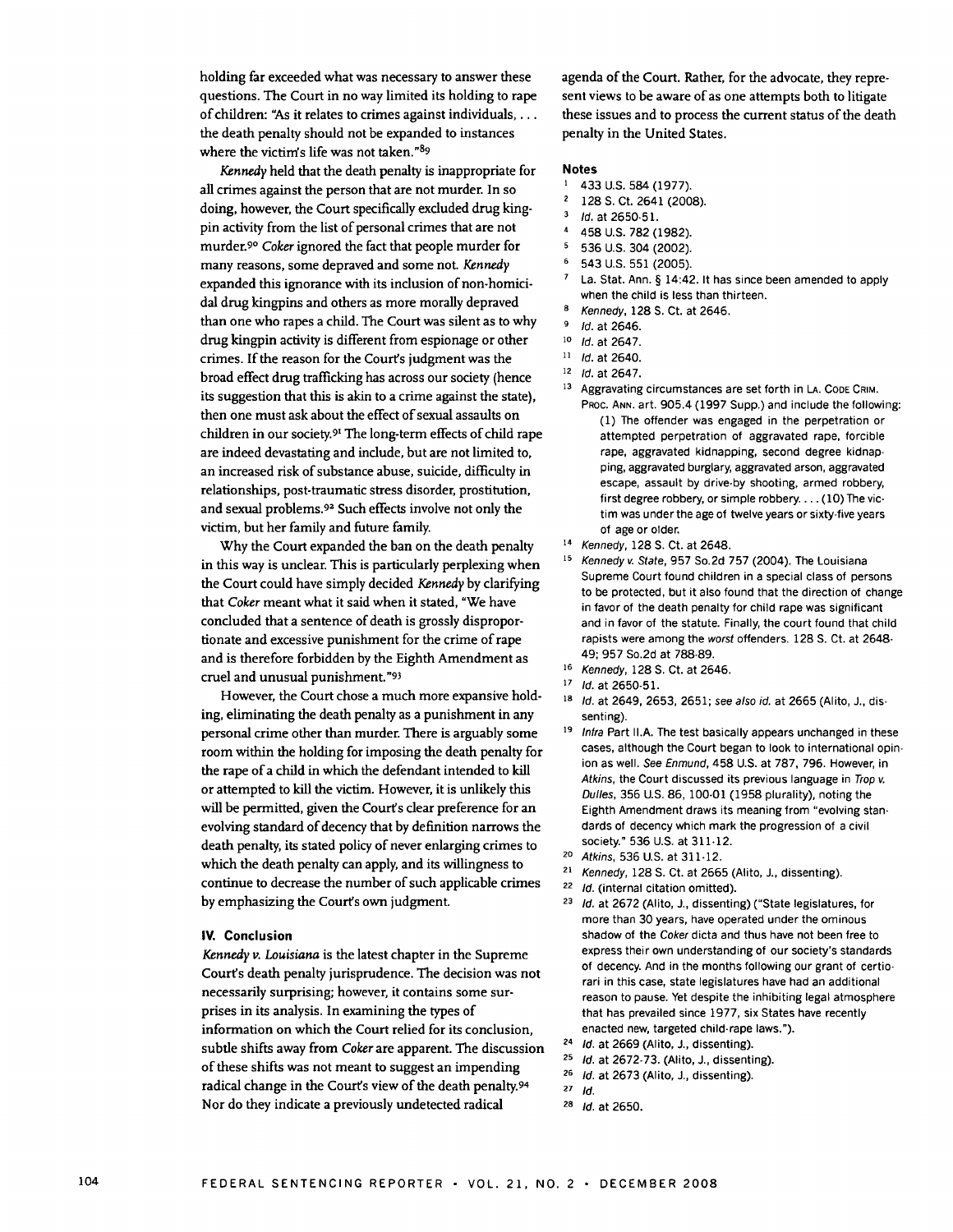- **<sup>29</sup>**This observation is similar to that of Justice Alito, who wrote in his dissent, "What matters is the Court's own judgment." Id. at 2673 (Alito, J., dissenting). Similarly, Justice Scalia wrote in his concurring statement denying the respondent's petition for a rehearing, **"I** am voting against the petition for rehearing because the views of the American people on the death penalty for child rape were, to tell the truth, irrelevant to the majority's decision in this case." 129 S. Ct. 1 (2008) (Scalia, J., respecting denial of rehearing).
- **<sup>30</sup>**Coker, 433 U.S. at 591; Kennedy, 128 S. Ct. at 2650.
- **<sup>31</sup>**Coker, 433 U.S. at 592; Kennedy, 128 S. Ct. at 2649.
- **<sup>32</sup>**Coker, 433 U.S. at 593 (emphases added).
- **33** Kennedy, 128 **S.** Ct. at 2650 (emphasis added) (citations omitted).
- **34 Id.**
- **<sup>35</sup>**See Coker, 433 **U.S.** at 592, **597.**
- **36 Id.** at 592.
- **<sup>31</sup>**536 **U.S.** at 313 (citation omitted).
- **38** Kennedy, 128 **S.** Ct. at 2650.
- **39 Id.** at 2643, 2657. The Court noted that "past cases" objective evidence of contemporary constitutional values is entitled to great weight, but it went on to say such does not end the inquiry. **Id.** at **2658.**
- <sup>40</sup>**Id.** at 2653-54. The Court also recognized that for an unstated reason, the victim in Coker was treated as an adult, notwithstanding her age of sixteen years. However, at the time of the crime she was married and living with her husband and three-week-old child. **Id.** at 2654.
- **41 Id.** at **2653-55.**
- 42 Id. at 2653.
- **43** Coker, 433 U.S. at 586.
- 41 Kennedy, 128 **S.** Ct. at 2656.
- <sup>45</sup>*Coker,* 433 U.S. at 601-03 (Powell, J., concurring); Kennedy, 128 **S.** Ct. at 2666 (Alito, J., dissenting).
- **<sup>46</sup>**Coker, 433 U.S. at 601 (Powell, J., concurring).
- 47 Kennedy, 128 **S.** Ct. at 2656.
- **48** Id. at 2657-58.
- 49 U.C.M.J., art. 120.
- **<sup>50</sup>**Kennedy v. Louisiana, 129 S.Ct. 1 (2008) (respecting denial of rehearing).
- **51 Id.**
- **52** Id.
- **53** Id.; Exec. Order No. 13447, 72 Fed. Reg. 56214 (Sept. 28, 2007).
- <sup>54</sup>Kennedy, 129 **S.** Ct. at 1.
- **55** Id. at 3 (Scalia, J., respecting denial of rehearing) (internal citation omitted).
- **<sup>56</sup>**With regard to the objective prong, the Court invoked the now-familiar phrase regarding the "evolving standards of decency that mark the progress of a maturing society." Kennedy, 128 S. Ct at 2649 (quoting Trop v. Dulles, 356 U.S. 86 (1958)). However, it described this standard as "not merely descriptive, but [one which] necessarily embodies a moral judgment." Id. (quoting Furman v. Georgia, 408 U.S. 238, 382 (1972) (Burger, C.J., dissenting)) (emphasis added).
- **<sup>57</sup>**Id. at 2658 (citing Trop, 356 U.S. at 100). The majority did not respond to Justice Alito's argument that an increase in the death penalty could be consistent with evolving standards of decency because, since Coker, "reported instances of child abuse have increased dramatically; and there are many indications of growing alarm about the sexual abuse of children." Id. at 2669-70 (Alito, J., dissenting).
- **<sup>58</sup>**Id. at 2659 (citing Gregg, 428 U.S. at 187 ("Our response to this case law, which is still in search of a unifying principle,

has been to insist upon confining the instances in which capital punishment may be imposed.")).

- **59** Roper, 543 U.S. at 568 (quoting Atkins, 536 U.S. at 319).
- **<sup>60</sup>**Kennedy, 128 **S.** Ct. at 2646.
- **<sup>61</sup>**Id. at 2661. See also id. at 2662 ("The incongruity between the crime of child rape and the harshness of the death penalty poses risks of overpunishment and counsels against a constitutional ruling that the death penalty can be expanded to include this offense." (emphasis added)).
- **62** Id. at 2658.
- **<sup>63</sup>**Id. at 2661. The Court describes rape of a child as "an area where standards to confine [the death penalty's] use are indefinite and obscure." For a discussion of that statement, Part **III** D.
- **<sup>64</sup>**Kennedy, 128 **S.** Ct. at 2659.
- **65** Id.
- **66** Id. at 2660.
- **<sup>67</sup>**In its proportionality doctrine, whether concerning the death penalty or not, the Court had always recognized all three penological theories on which punishment can legitimately be based: rehabilitation, deterrence, and retribution. See, e.g., Harmelin v. Michigan, 501 U.S. 957, **999 (1991)** (Kennedy, J., concurring in part and concurring in judgment). Not only did Kennedy challenge deterrence, it also condemned retribution, the theory often relied upon to justify the death penalty. See Kennedy, **128** S. Ct. at 2650 ("It is the last of these, retribution, that most often can contradict the law's own ends. This is of particular concern when the Court interprets the meaning of the Eighth Amendment in capital cases. When the law punishes by death, it risks its own sudden descent into brutality, transgressing the constitutional commitment to decency and restraint." (emphases added)).
- **6** The Court also framed the subjective test in a somewhat moral framework. In so doing, the Court took that morality one step further by suggesting morality demanded that death not be the punishment. "It must be acknowledged that there are moral grounds to question a rule barring capital punishment for a crime against an individual that did not result in death." Kennedy, 128 **S.** Ct. at 2658 (emphasis added).
- **69** Id. at 2658 ("The attack was not just on her but on her childhood. For this reason, we should be most reluctant to rely upon the language of the plurality in Coker.").
- **<sup>70</sup>**Coker, 433 U.S. at 587.
- **71** Id. at 597-98.
- **72 Id.** at 598.
- **<sup>73</sup>**Kennedy, 128 **S.** Ct. at 2658.
- 74 *Id.* at 2660 (quoting Coker, 433 U.S. at 598).
- **<sup>75</sup>**Id. at 2662 (citing Roper, 543 U.S. at 571).
- **<sup>76</sup>**Enmund, 458 U.S. at 798.
- 
- 77 Atkins, 536 U.S. at 319.<br><sup>78</sup> Kennedy, 129 S. Ct. at 2 **<sup>78</sup>**Kennedy, 129 **S.** Ct. at 2662.
- **79** Id. at 2662-63.
- **80** Id. at 2663. The Court also acknowledged that, while perhaps a deterrent for rape, the death penalty provides no deterrence for an offender considering murdering his rape victim. Id. at 2664.
- **81** Id. at 2663.
- 82 Compare, e.g., Lindsay C. Malloy et al, Filial Dependency and Recantation of Child Sexual Abuse Allegations, 46 J. AM. **ACAD. ADOLESCENT** PSYCHIATRY 2 (2007); Thomas D. Lyon, The New Wave in Child Suggestibility Research: A Critique, 84 CORNELL L. REV. 1004 (1999); Thomas Lyon, Applying Suggestibility Research to the Real World: The Case of Repeated Questions, 65 **LAw** & **CONTEMP.** PROBS. 98 (2002); with Stephen Ceci & Richard Friedman, The Suggestibility of Children: Scientific Research and Legal Implications, 86 **CORNELL** L. REV. 33 (2000).
- **<sup>83</sup>**See, e.g., Malloy et al., supra note 82.